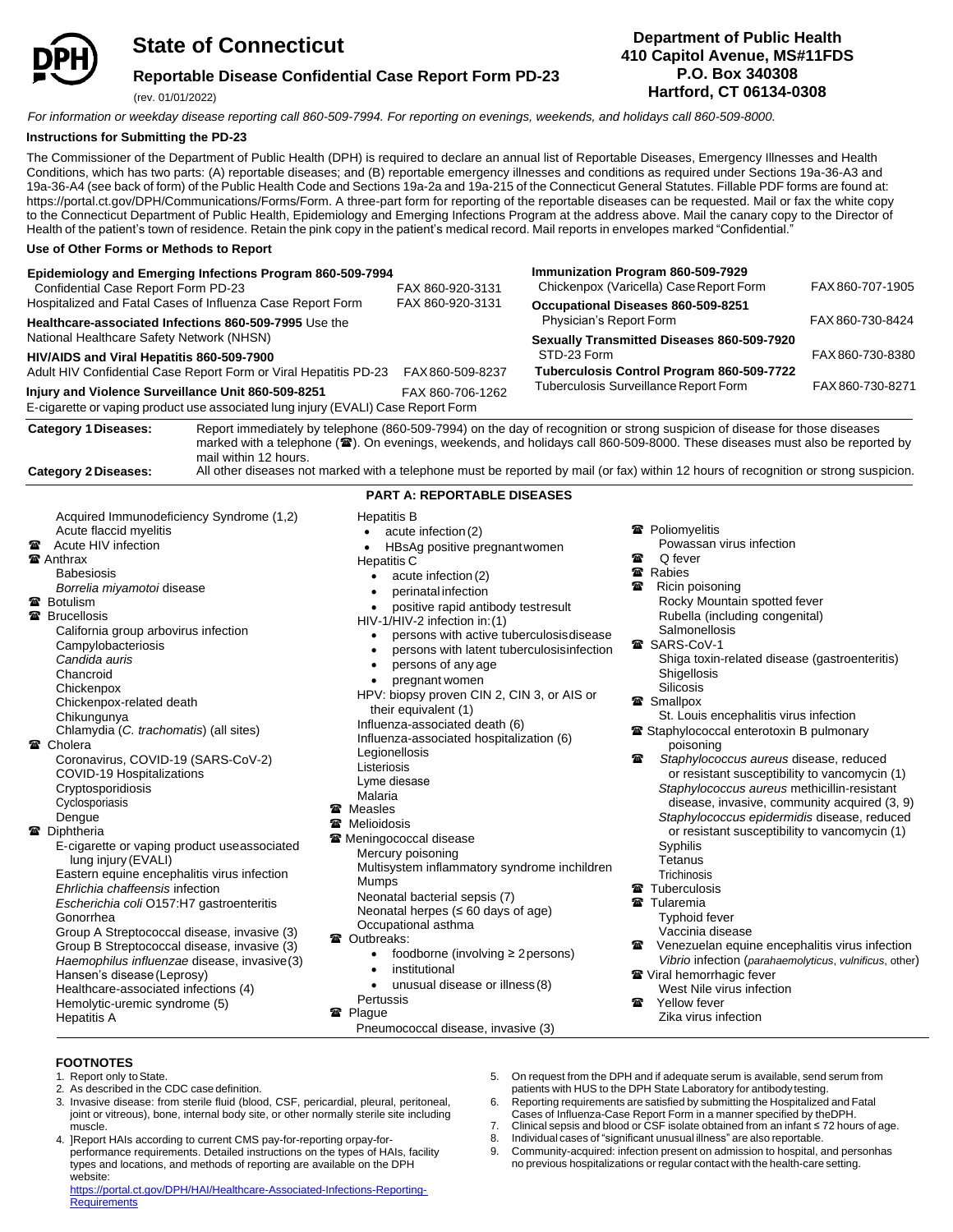

# **State of Connecticut**

**Reportable Disease Confidential Case Report Form PD-23**

(rev. 01/01/2022)

### **Department of Public Health 410 Capitol Avenue, MS#11FDS P.O. Box 340308 Hartford, CT 06134-0308**

٦

|  | Date Completed: |  |
|--|-----------------|--|
|--|-----------------|--|

**PLEASE PRINT**

*For information or weekday disease reporting, call 860-509-7994. For reporting on evenings, weekends, and holidays, call 860-509-8000.*

| Disease & Patient Information                                                                    |                                                                                                            |                                        |                                                 |                                                                             |                                                                                                               |
|--------------------------------------------------------------------------------------------------|------------------------------------------------------------------------------------------------------------|----------------------------------------|-------------------------------------------------|-----------------------------------------------------------------------------|---------------------------------------------------------------------------------------------------------------|
| <b>Disease Name</b>                                                                              | Patient Name (Last, First, MI)                                                                             |                                        | Age                                             | Date of Birth                                                               | <b>Parent or Guardian Name</b>                                                                                |
| Address (Street, City, State, Zip Code)                                                          |                                                                                                            |                                        |                                                 |                                                                             | Phone<br>$\Box$ Cell<br>$\square$ Home                                                                        |
| Gender<br>$\square$ Male<br>$\square$ Female<br>$\Box$ Intersex<br>$\Box$ Unknown                | <b>Race</b> (check all that apply)<br>$\Box$ White<br>$\Box$ Asian<br>□Black/African American<br>□ Unknown |                                        | □ Refused to Answer                             | □ American Indian/Alaska Native<br>□ Native Hawaiian/Other Pacific Islander | $\square$ Work<br>Hispanic/Latino<br>$\Box$ Yes<br>$\square$ No<br>$\Box$ Unknown<br>$\Box$ Refused to Answer |
| <b>Primary Language Spoken</b><br>$\Box$ English<br>$\square$ Spanish<br>$\Box$ Other: _ _ _ _ _ | <b>Is Patient Pregnant</b><br>$\square$ No<br>$\Box$ Unknown                                               | $\square$ Yes - Due date:              | $\square$ Yes<br>$\square$ No<br>$\Box$ Unknown | <b>Did Patient Die of Illness</b>                                           | <b>Is Condition Work Related</b><br>$\Box$ Yes – Occupation: $\Box$<br>$\square$ No<br>$\Box$ Unknown         |
| Is patient a (please check)<br>$\Box$ Health care worker                                         | □ Student/Day care attendee                                                                                |                                        |                                                 |                                                                             | Did patient have recent international travel<br>$\Box$ Yes<br>$\square$ No<br>$\Box$ Unknown                  |
| $\Box$ Day care worker                                                                           | $\square$ Food handler                                                                                     |                                        | □ LTC Facility resident                         |                                                                             |                                                                                                               |
|                                                                                                  | Name and address of workplace, school, day care or other facility (including prisons or jails):            |                                        |                                                 |                                                                             | Dates visited from: Dates visited from:                                                                       |
|                                                                                                  |                                                                                                            |                                        |                                                 |                                                                             | to:                                                                                                           |
| <b>Clinical &amp; Laboratory Information</b><br><b>Onset Date</b><br><b>Diagnosis Date</b>       |                                                                                                            | If specimen obtained, collection date: |                                                 |                                                                             | Confirmatory information, include laboratory data, immunization status, dates, and specific comments:         |
| <b>Provider/Reporter &amp; Hospital Information</b>                                              |                                                                                                            |                                        |                                                 |                                                                             |                                                                                                               |
| <b>Healthcare Provider</b>                                                                       | Phone                                                                                                      | <b>Facility Name</b>                   |                                                 | <b>Address</b>                                                              |                                                                                                               |
| <b>Person Completing Report</b>                                                                  | Phone                                                                                                      | Fax                                    | <b>Report Date</b>                              |                                                                             | Address (if different fromabove)                                                                              |
| <b>Hospital Name</b>                                                                             | City                                                                                                       |                                        | <b>State</b>                                    | <b>Date Admitted</b>                                                        | Date Discharged PatientID#                                                                                    |
|                                                                                                  |                                                                                                            |                                        |                                                 |                                                                             |                                                                                                               |

### **Viral Hepatitis**

| Perinatal:           |  |  |  |  |                                                        |
|----------------------|--|--|--|--|--------------------------------------------------------|
| HBV: OlYes ONo       |  |  |  |  |                                                        |
| HCV: OlYes OlNo      |  |  |  |  |                                                        |
| Symptoms: □ Yes □ No |  |  |  |  |                                                        |
| Jaundice: □ Yes □ No |  |  |  |  | Onset Date: _____________________                      |
|                      |  |  |  |  |                                                        |
|                      |  |  |  |  |                                                        |
|                      |  |  |  |  |                                                        |
| HBsAg: □ Pos         |  |  |  |  | $\square$ Neg Test Date: $\_\_$                        |
|                      |  |  |  |  | IgM anti-HBc: □ Pos □ Neg Test Date: <u>__________</u> |

| Anti-HCV: Method: □ Rapid □ Serology                                                                                               |                                        |  |  |                                                            |  |
|------------------------------------------------------------------------------------------------------------------------------------|----------------------------------------|--|--|------------------------------------------------------------|--|
|                                                                                                                                    | $\square$ Pos $\square$ Neq Test Date: |  |  |                                                            |  |
|                                                                                                                                    |                                        |  |  | HCV confirmed by: □ RNA □ Value: TestDate:                 |  |
| $\Box$ HCV negative antibody test within the last 12 months<br>HBV Chronic/Carrier: □ Yes□ No □ Unknown                            |                                        |  |  |                                                            |  |
|                                                                                                                                    |                                        |  |  | Risk Factors: $\Box$ IDU $\Box$ Non-injection street drugs |  |
| $\Box$ Hemodialysis $\Box$ Multiple sex partners<br>□ Contact w/ infected person (□ household □ sexual)                            |                                        |  |  |                                                            |  |
| $\Box$ Blood Transfusion $\Box$ Incarcerated ( $\Box$ present $\Box$ past)<br>$\Box$ MSM (men who have sex with men) $\Box$ Other: |                                        |  |  |                                                            |  |